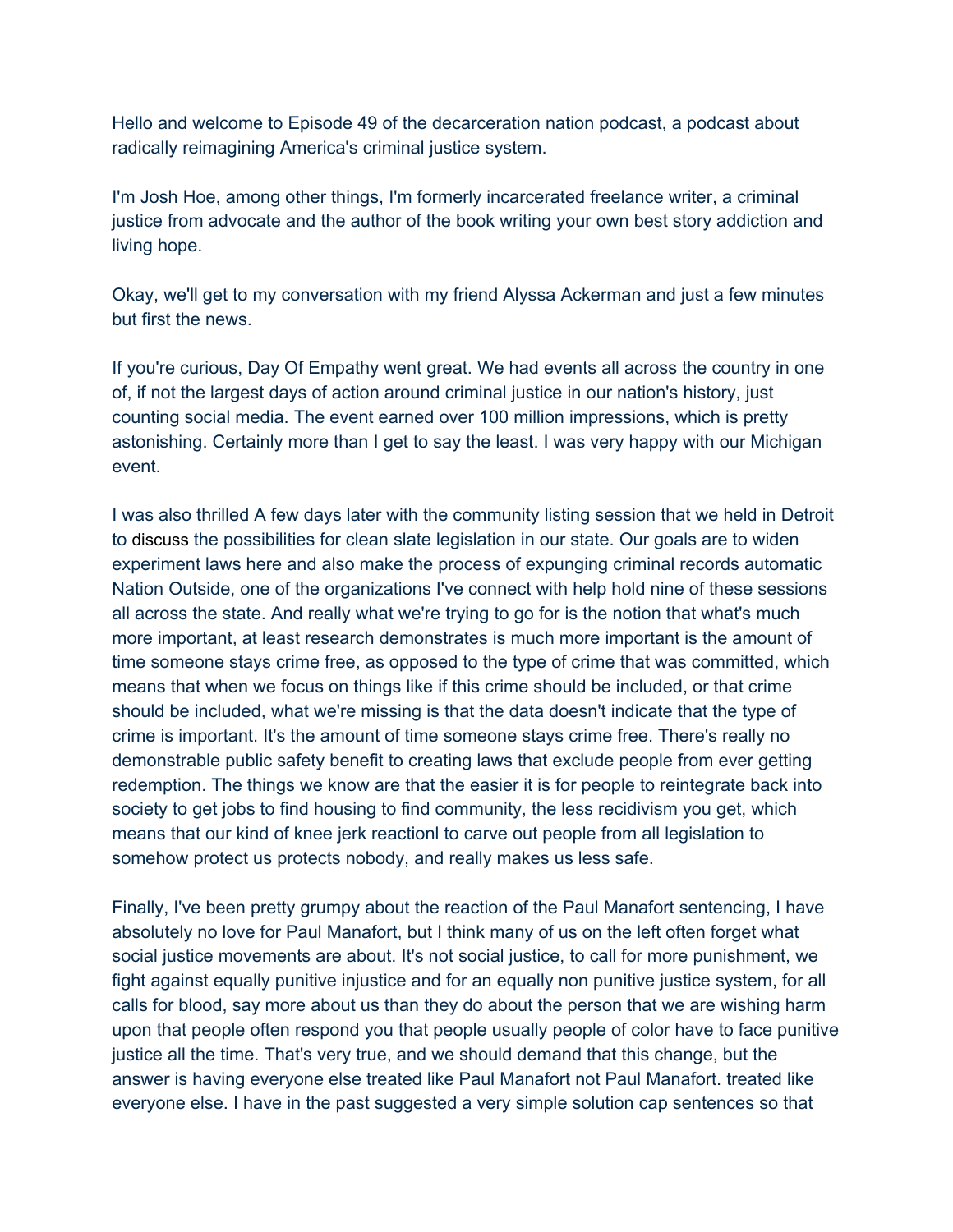judges can give anyone can't give anyone a longer sentence than the average white defendant charged for the same crime. Under this system, which I've called mandatory maximums, judges have the discretion to downwardly depart at any time but not to move sentences higher than the average sense for a white defendant regardless, going crazy about emotional dependence and fighting against downward departure is is how we got mandatory minimums and mass incarceration in the first place. It is imperative we stopped turning outrage into punitive and long sentences if our goal is to end mass incarceration. Let's stop repeating the same mistakes over and over again and again and again. And let's stop pretending that trying to transform the criminal justice system happens when we only transform it for the few people that we have warm feelings towards.

Okay, I think this is going to be a really interesting episode. It was not an easy one to record but I hope that will be very informative and helpful for people.

Okay, just a warning in advance because Dr. Ackerman and I are both survivors of sexual violence and trauma while I was also sentenced for committing a crime that was sexual in nature that this conversation could be triggering for folks in addition as a result of abandoning the traditional Question and Answer format that I usually use to allow Dr. Ackerman and I to have a organic conversation about a lot of these issues so don't be thrown off if this is a little different than what you're used to with the podcast.

With that said, Alissa Ackerman is an assistant professor of criminal justice at California State University Fullerton a campus I have visited many times. She earned her Master's and PhD from the john Jay College of Criminal Justice in New York City, and her website describes her. As a criminologist restorative justice practitioner, speaker and survivor, but I just know her as a friend recently, she did a really powerful TEDx talk about the sometimes difficult connections necessary for healing, which I highly recommend, and I'll link to our page. Dr. Ackerman, welcome to the decarceration nation podcast.

Thanks so much for having me, Josh.

So I always start here. Just start, can you share as much or as little of the story of how you got to be where you are as an expert in restorative justice and sexual crimes and things like the registry? You know that where you are now?

Sure. Yeah. So I finished my PhD 10 years ago. And I focus specifically on on whether or not registration and notification policies did anything to decrease sexual violence from happening in the first place. And I learned very quickly that these laws don't work at all. And I've been on that trajectory long before I finished my PhD. But I've been on this trajectory for about 15 years. And I realized at some point that will that work was important. There was a part of it that felt fraudulent in a way because I was not open about the fact that I myself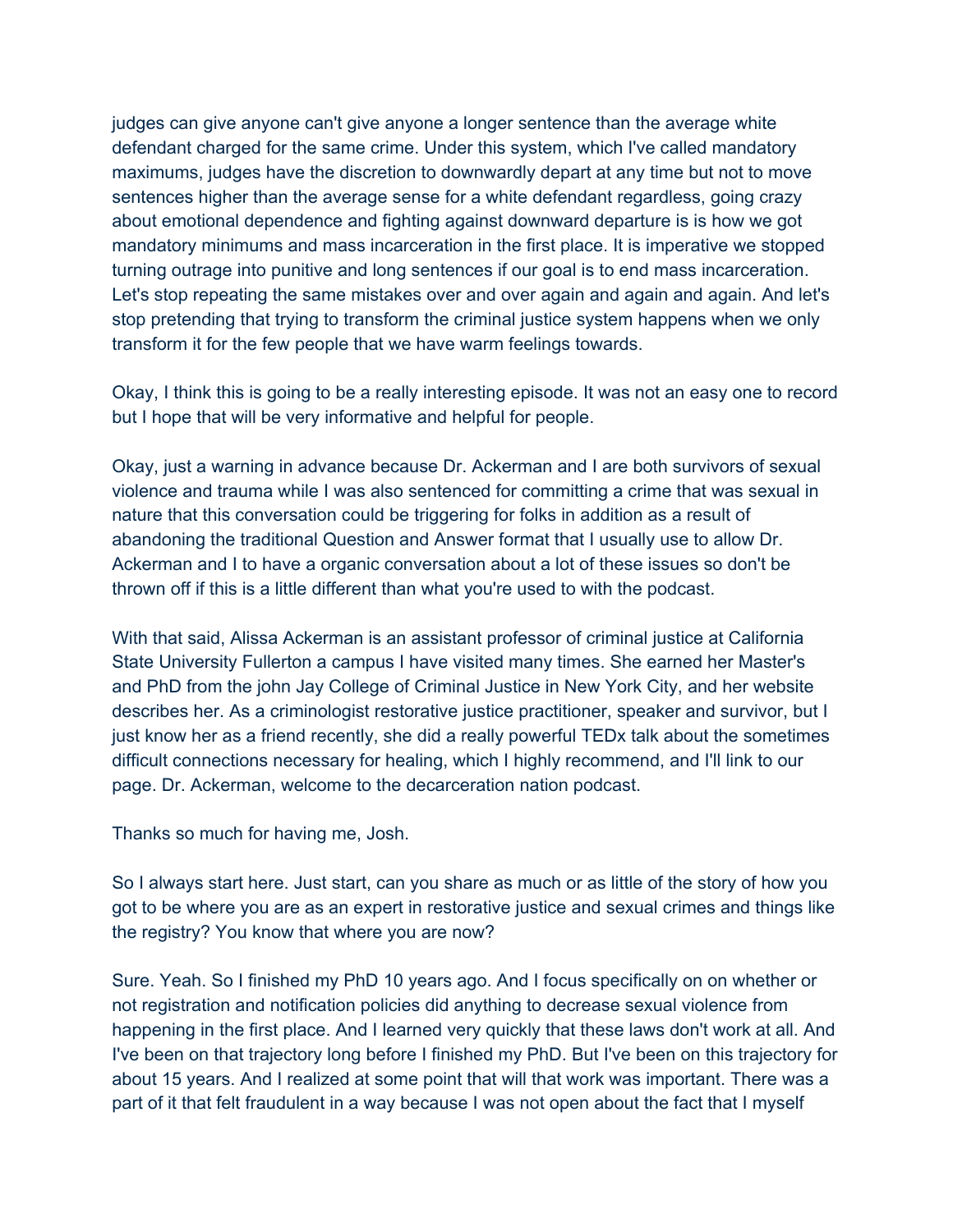was a survivor of sexual violence. And so I started reaching out to close colleagues and friends and sharing my story. And many of them said, you know, this is a story that you should talk about publicly. Of course, there's a link between your experience as a survivor and the fact that you went into a career studying sexual violence. I'd always been afraid that doing so people would think that I couldn't be objective about my work. But it was very clearly stated to me that the fact that I advocate for less harsh policies shows that I can be pretty objective. And so I started speaking out publicly and that I had the opportunity to participate in a restorative justice session with a group of men who were in treatment after the commission of a sex crime, although we didn't think of it as restorative justice at the time. In reflecting on it, we realized that that's exactly what it was. And since that time, I sort of changed the trajectory of my work to really focus on restorative justice options for people who have experienced sexual or who have committed some type of sexual offense. So that's what I specialize in. I have met with over 500 men and women who have been convicted of a sexual offense. I also work with people who have never gone through the criminal justice system. And it has been the most rewarding work I've ever done. So I hope to continue in this vein.

And so that must have been an interesting journey to kind of go through all of that. You know, I've been told before actually, I had a conversation at a event with Danielle Sered where she suggested that the results have necessarily been that great for working restorative practices with people with sexual offenses Have you come to a different conclusion?

So I think the research is still out. But the general restorative justice literature is pretty clear that you can use restorative justice for any type of offense. I think one of the things that has become really apparent to me and my work is that you have to understand the complexities of sexual offender before you can do restorative justice in this field. And I think a lot of restorative justice practitioners know the restorative justice field, but don't necessarily know the field on the ideology of sexual offended. And so I think it can make it difficult for some people to do restorative justice in this vein, but when you already have that background, and understanding sexual violence, and the prevention of sexual violence and the perpetration of sexual violence, you're in a different space to be able to do this work. But all that said, the research is still out.

So yeah, so we were to what what what what do you need to know for me, I'm trying to new we're trying this new format.

So yeah, so I wonder what you would what you envision a process like this being and if you would have found something like this helpful for you either as somebody who's experienced harm or somebody who was convicted of an offence I think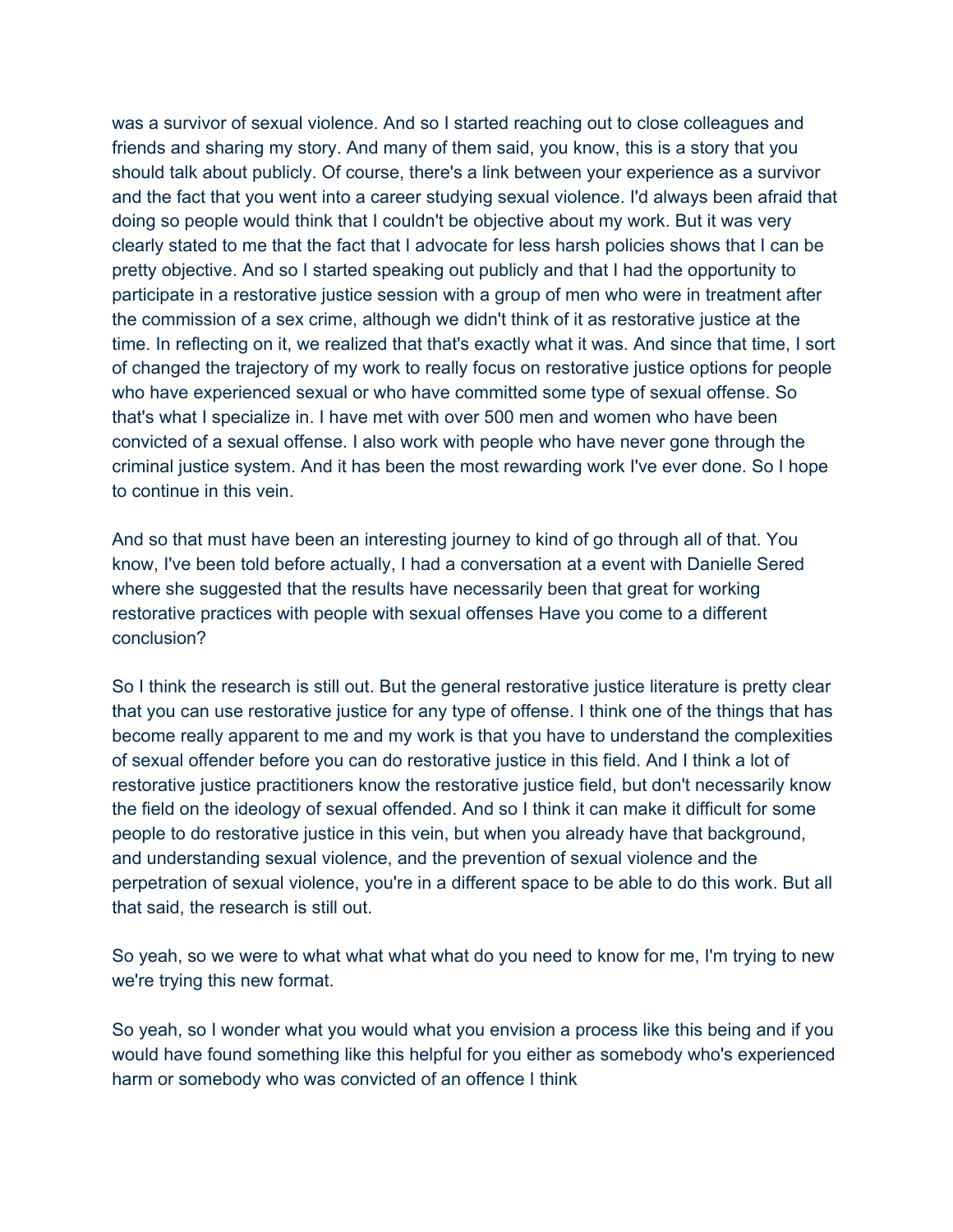In both cases, it would have actually been really helpful. Because I think part of the reason why, you know, I became kind of fell down the rabbit hole I fell down, it's because I couldn't get the history of it <my abuse> out of my head. I think I've had someone explain it to me as something called mastery. Before that it kept, you know, I kept trying to master what had happened to me until, you know, to try to be the controller instead of the person being controlled. And I don't know if that's true or not, but I think it probably in both cases, it would have helped when I was young to have been able to, you know, really work it out so that it wasn't something that just stayed in the back, you know, I think when I was a kid, there weren't a lot of people doing any kind of work in this area. And I think even, you know, I think people that I've known, you know, adult figures who are involved in the, in the, at the time, you know, kind of said that, you know, even the therapist didn't really have or at least the ones I had didn't have a very good answer and You know, so I think it just was, you know, something that is like an itch i couldn't scratch in my head for so many years that it really didn't do me a any service. I also think a larger problem is that our criminal justice system does one thing particularly poorly, which is it really doesn't force or even encourage people to truly be accountable. It's kind of the opposite. You know, it's kind of like if you admit anything, or if you're really honest about anything that you did, you'll get more punishment. And so people are incentivized to do the exact opposite of what needs to happen for their mental health and for healing on both sides. I think.

Yeah, it's one of the things I talked to my students about a lot, that we're very good at punishment, and we conflate punishment and accountability all the time. And it's one of the reasons why I think restorative justice is so helpful and why I have engaged in it in the manner that I have because it actually holds people accountable. It gets them to talking about why they offended how they offended and an understanding of the the harm that they've caused. There's nothing about our criminal justice system that does that.

What I also think I forgot to say this, but when I was at the end of my, you know, when I was when I was in the, you know, the second part where I was the person who was doing things they shouldn't have been doing, I think that it would have helped me a lot because I could have worked through how I hurt people what, you know how that affected people directly, and it would have made a lot of, you know, I think I would have been able to, it would have been easier for me to do the responsibility piece of the work and take accountability for all that done. I mean, ultimately, I think I did that anyway, but I think it would have been a lot easier if I'd had that process to go through.

Sure. What would you have envisioned a process like that looking like,

You know, in my case, it's a little weird because mine was an online crime and I didn't actually know any of the people that I was talking with? Like, no, no, you know, like who they were, where they were, or anything like that. And so I don't know how it would really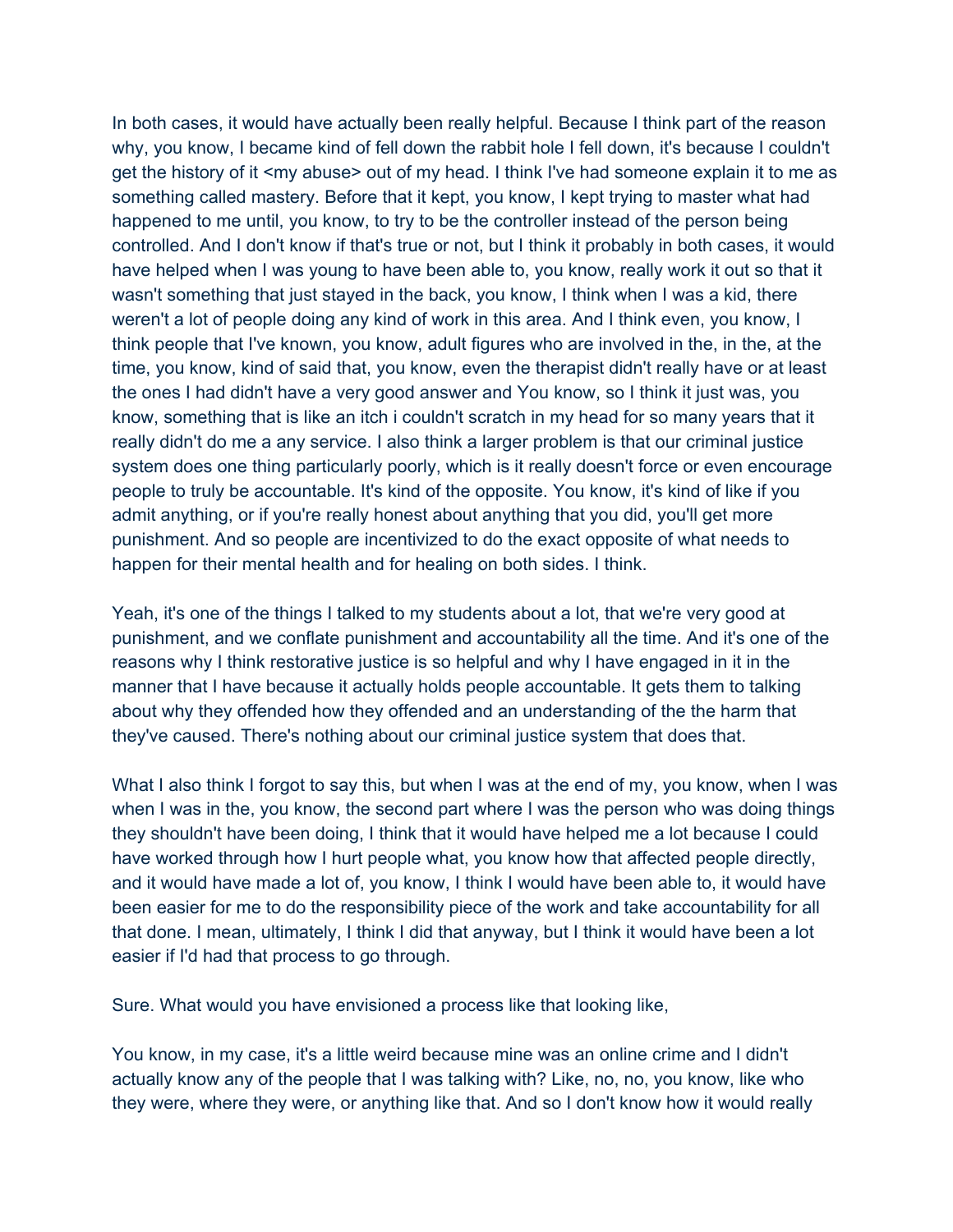work or you know it and, you know, we don't, you know, for good or for ill I don't really have someone that I could work that through with. But I think it would have been helpful if there had been someone I couldn't work that through with who had been hurt. Because I think in my mind, I know people, what I was doing could have would have hurt people could have hurt people. I just don't know the people, you know. And that's, that's, that's a I think, frustrating because I think that it's important to both be accountable to the people that you harm and to make amends.

That's one of the things that I love about this process that I've created. So we call it vicarious restorative justice. And we use that terminology because, as you know, many people who are on probation or parole can't have contact with the person that they've harmed or they don't know the person that they've harmed. And so we've created this process where people can come together and talk with it. You know, somebody like me, who's a survivor who they don't know, but who can talk about the impacts of sexual harm, and help them come to an understanding and empathize in a way, because they have somebody sitting there face to face, but it takes it it's one step removed, because it's not a person that they know. And so I think that makes it safer to be more vulnerable and open.

And so has this process, have you gone through this process, aside from as the facilitator yourself?

Yes, so I had an I had an opportunity this summer, actually to travel to Minneapolis, a man who had committed a rave about 40 years ago and never went through the criminal justice process reached out to me and asked if I would create the restorative the vicarious, restorative justice process for him. And I said, Absolutely, but I was going to be bringing survivors I knew and felt that it wouldn't be right for me to be facilitator and survivor in a room where I knew everybody. So I reached out to Cordelia Anderson, who's a very, very well known restorative justice practitioner in the Minneapolis area. And she facilitated the session. So I got to participate solely as a survivor. And it was incredibly powerful, so powerful to the point that this man who had not remember the name of the woman that he had raped 40 years earlier, remember her name in the middle of the session, was able to say it because he had he realized that the harm that he may have caused, you could see in the four women sitting in front of him.

Wow, that is pretty amazing. Yeah.

So, you know, you talk I, you know, obviously, I think, Well, hopefully, everyone after they've listened to this will watch the TEDx video, but could you kind of explain how that came about, about that story a little bit?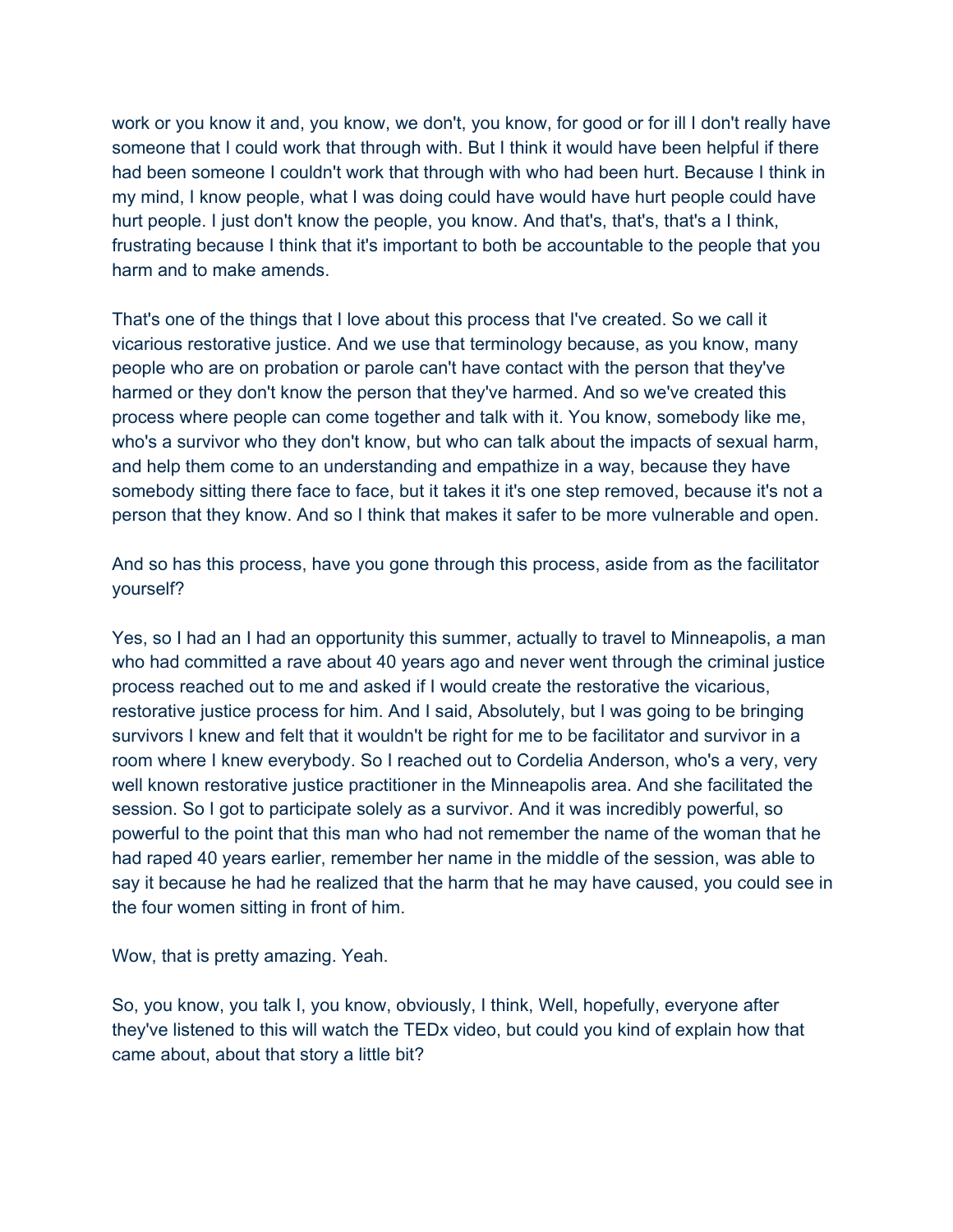Sure. So as I said, I had reached out to a colleague and just close to her that I was a rape survivor. And she is somebody who runs a practice working with men who have been convicted of sexual offenses. But she started her career working with survivors. So I knew that she would be somebody that was safe to talk to. And she happens to live in the town that I grew up in. And so this group happened just a few miles from where my soul took place because she had been such a huge supporter of mine. I felt like I couldn't say no, and I was really excited about the opportunity to to meet with her group. You know, I've been face to face with people who've committed sexual offences my whole career as a researcher, but I never had that opportunity as a survivor. So when she offered this opportunity, I couldn't turn it down. And that first night I was absolutely terrified. I was visibly shaking. But when I had with it anyway, and one of the first questions one of the men asked me was, are you do you feel safe here? Do you feel comfortable here? And I did. I knew that that my friend would never put me in a situation that was unsafe for me or unsafe for her clients. And that first session was absolutely life changing for me. I had the opportunity to hug one of the man who's in the group. He'd served 20 years in prison for rape that was very, very similar to mine. But we just made this connection. He understood me and I understood him in a way that maybe other people couldn't understand because we had been in very similar circumstances, albeit different sides of those circumstances. We both understood what trauma was the next night, I had the opportunity to go back to the place where I was raped for the first time in the dark after 17 years, and I would not have been able to do that without the men in this group. They really drove home the point that we share a common humanity. I was able to see all of these men as men who had made mistakes instead of monsters, which is how I've always viewed my own perpetrator. So it's absolutely life changing. And like I said, from there, I began working as a restorative justice facilitator. I learned everything that I could about restorative justice and have now developed this process to work with men and women that are in treatment programs all over the country. And it has absolutely been life affirming work.

And I wonder for you and you hear me talking about understanding this common humanity that we serve that we that we share. I wonder what that's like for somebody who has been on both sides of this.

Yeah, I think in a lot of ways that's still a work in progress. you know, I mean I think for most of my life I had a really hard time connecting with people like I had kind of a separate persona that was my "relate to people" persona and then the rest of me was kind of not present, you know, and I think I took going through all this to really get to the point where I could kind of be more authentically connected to people and I think I'm a heck of a lot more present than I ever used to be in you know really just being myself with people I know you're always yourself but you know you do at least I always could see how I related other people by putting up a mask and and almost a separate persona now I don't really feel that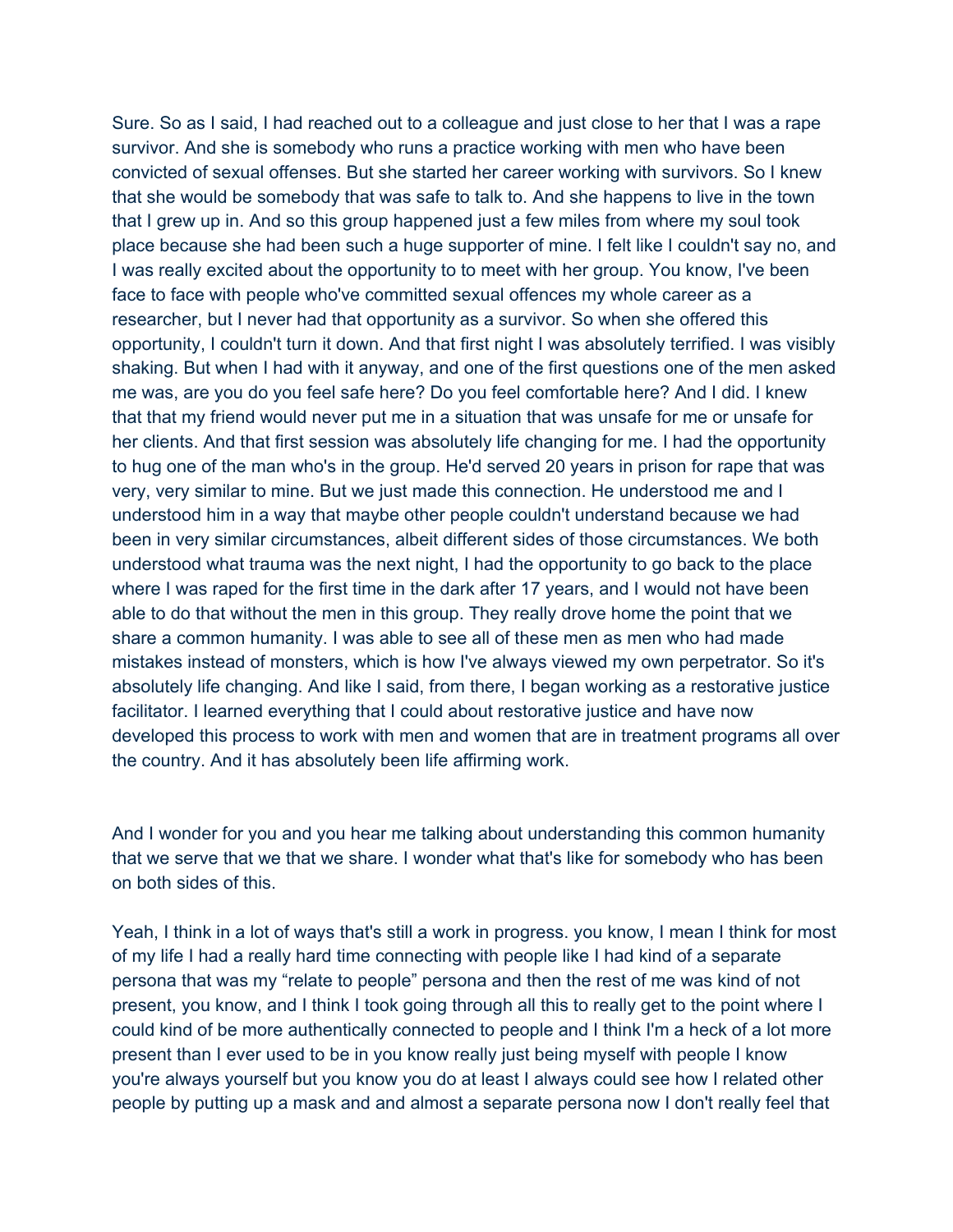way at all so I think it's it hasn't been and I think that started with the abuse you know, when I was a kid and and I think it really took going through unfortunately, all the rest of this to get to the point where I really just started doing that. Yeah. And so, but it's still, you know, I it's still as you know, it's sometimes it's a struggle, I still can. It's like, I'm really good in a room full of people. I'm really good speaking publicly, I still have a tendency to isolate too much. Probably. I think it's the thing I'm still struggling with in my personal life. Now, you know, obviously I can be in public in other ways.

Sure. But again, it just drives home that point that we are so similar, right. Whether we have perpetrated offenses are we whether we have experienced offenses or whether we have done both. We share those common emotions. We share those that that common understanding of trauma, even if you've not experienced sexual trauma, serving time being on the registry, that's traumatic and so when we can connect on that level, then we can connect on a human level

## dramatic.

I certainly saw some I mean, just just the prison piece I experienced. You know, I was lucky that I personally did not experience much really any violence. There were some threats a couple of times, but I somehow managed to get through everything. But I certainly had a lot adjacent to me. And I saw some just unbelievably terrible things, you know, that are just hard today. I really do believe that what prison is is kind of a trauma generating machine.

Absolutely, absolutely. And, you know, even if you're not the object, that trauma is still part of your memory of everything.

Sure, I definitely. Sometimes I'll be watching a TV show and I'm usually okay. And something will train you know, I wouldn't say have PTSD like someone who experienced it firsthand but I think I definitely have moments where it really throws me for a loop emotionally, you know, we're all something will trigger something or see something. And, you know, so I can only imagine, you know, for someone who's in prison who who directly experienced the violence, and obviously, I know a lot of people who have that problem.

Yes. And so I wonder, then how, like, we're having this conversation, which may not have happened 1015 years ago. But I wonder how do we get other people on board with this notion that prison is traumatic, that the registry is traumatic, that if we're trying to do away with harm, we're trying to prevent harm than we're not, we're not going to do that by causing more harm. And, you know, as people will hear, in the TED TEDx talk, if they go and listen to it, I've been called every name in the book because I advocate for this population. And I wonder what you think about how we actually make these changes?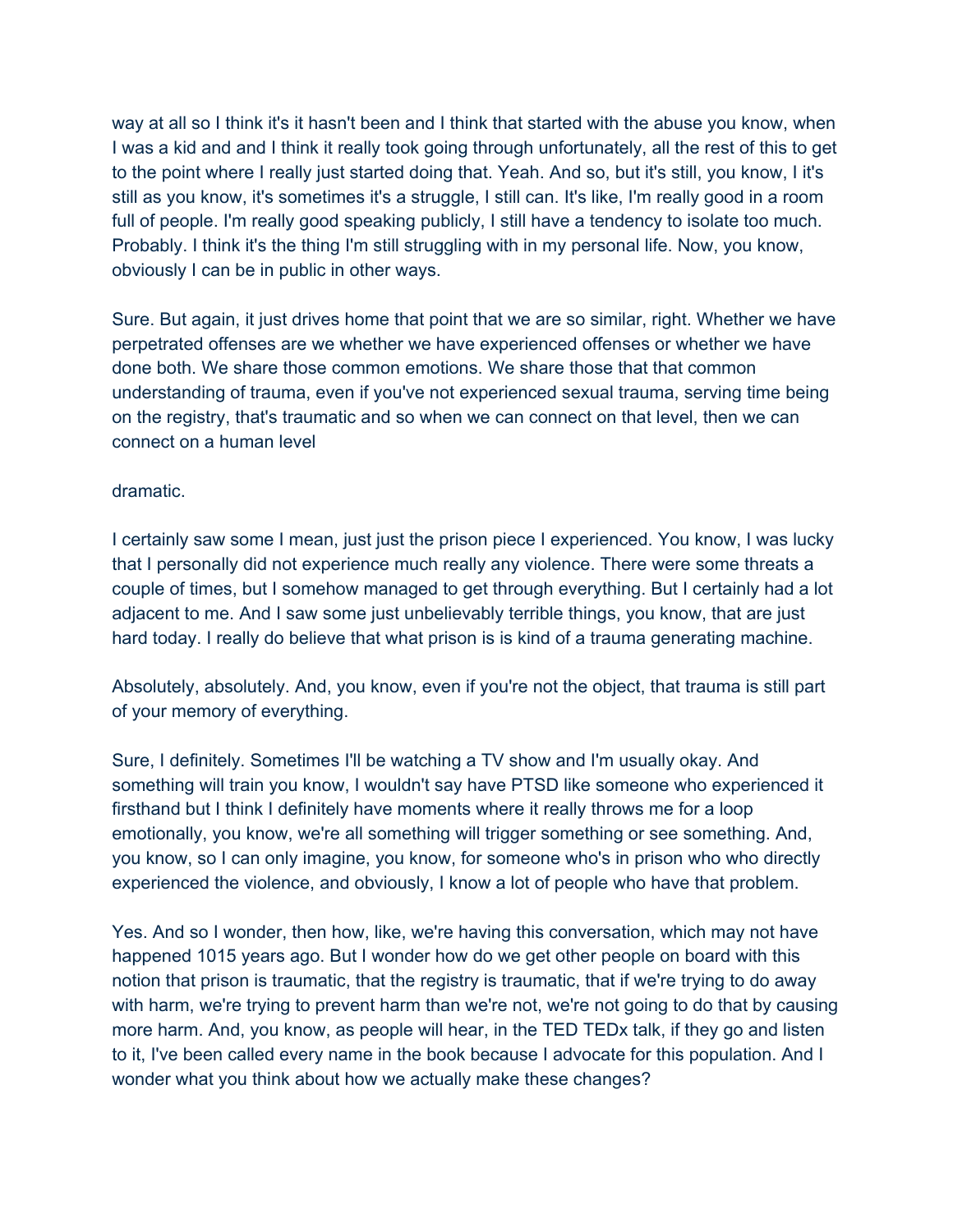Yeah, I mean, that's I think both of us have kind of had a similar experience with the called a lot of the The interesting thing about it is, you know, I kind of thought about it and it is you know, for my end it's it's pretty terrifying a lot of the time to be out as and be as public as I am you know I did an event at the University of Michigan a couple weeks ago where I almost exclusively talked about my experience as a registrant and going into that I was pretty terrified that you know most of what I was going to get out of it was just a lot of abuse but I really have come to the conclusion that if if you don't advocate for yourself and there so I'm not saying I'm the only one there's actually a lot of people that I know that are doing this now. But if we don't stand up and speak for ourselves and kind of demonstrate our own humanity and and, you know, talk about everything that we've encountered and what the entire experiences then you know, nothing's ever going to change and I think that's an important step. I also think that so many people have I've gone through the process of incarceration and or had a family member or friend that has that it's becoming increasingly hard for people. I mean, there's still plenty of people who think that, you know, you just throw people away, you just let you know, they're not people anymore, beat him down, whatever. But there's a large, a much larger group of people. Now that seemed to understand that the whole thing is a mess.

And that's absolutely the case. I know, when I was first kind of through my master's degree. I started 15 years ago, I was told you not specialized in this, do not do this work, you will not have a career nobody will listen. And I'm really grateful that I didn't listen. Because what I'm seeing now is, you know, it's not just a couple of academics that are advocating It can't just be our voices. We should be elevating the voices of people who have actually experienced the registry and experienced incarceration, but it's definitely an interesting place to be. I wonder if you have experienced this too, maybe just internally, but being a survivor and doing this work and being called all of those names when, you know, both sides of it, you know, for me not having the best of relationships with with the victim advocates, because of the stance that I take. It's a hard place to be.

Yeah, I have often wondered how you get through all of it, I'm sure cuz, you know, I mean, you definitely have friends, you know, but they're not necessarily what many people would consider to be natural.

You know, it's, it's tough.

Yeah, I have that too. It's, it's, it's, I don't, for whatever reason, I do get backlash. But I also get a lot of support. And I think that's been really helpful. I also I think part of the thing of having seen it from both sides and knowing all the different elements of it. Just have. I'm so convinced that the thing is just as a disaster that even if, you know, the alternative to me is the all of these problems for me. I guess the easiest way to explain it is everything to me started in silence, you know, was not being able to talk about what was bothering me as a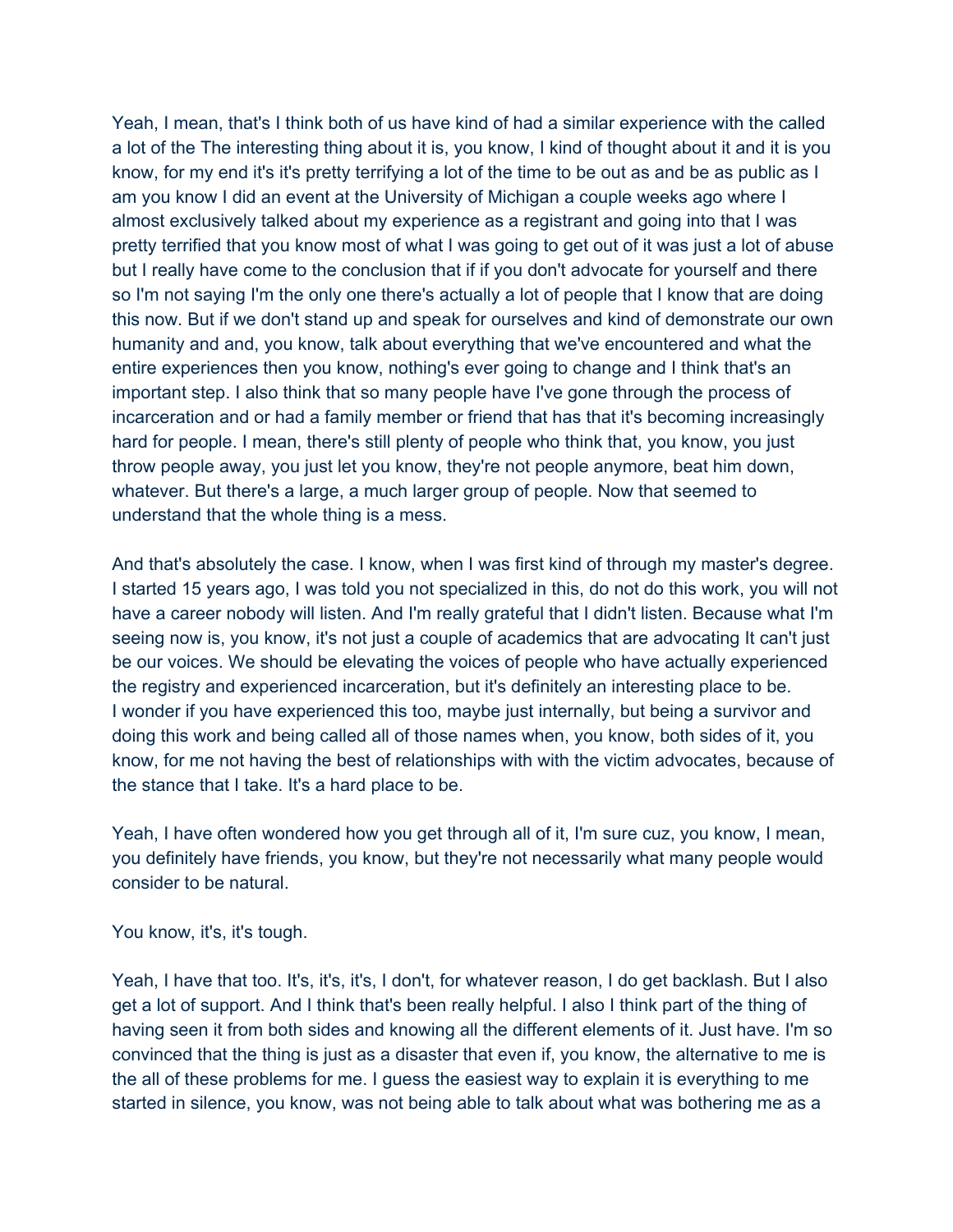kid. It was not being able to talk about what's bothering me as a young adult was not being able to talk about what was bothering me as an adult, and then it was too late. And so I really don't think the answer is being silent. Like, I can't imagine that being a good answer. And so yeah, I think Yeah, I experienced a lot of the same things you're talking about, but I just can't I mean it, you know, for whatever, you know, to my detriment or whatever, I just, I just can't go back to where I'm swallowing everything and that that just wasn't healthy for me and obviously not for anyone else.

I feel exactly Oh, I feel exactly the same way. I often wonder to You know, say, well, maybe I shouldn't be doing this work. I think what else would I be doing? Know this is exactly what I'm supposed to be doing. And I think that's what keeps me going. That there are naysayers. There are people who, you know, say nasty things. But at the end of the day, this is something that I wholeheartedly believe in. And it's not just because I have contact with people that are on both sides of this, but I have 15 years of research background and every single study that has been conducted show that these laws don't work and show that they are harmful. So I don't understand how anybody could want to keep these laws knowing that they don't work

Despite all that just yesterday, the Indiana Senate passed a law to with about eight minutes of debate to put all people who have ever had a felony on a website. I mean, it's just crazy. I mean, are they reading a different set of research or just totally ridiculous?

Yeah, well, that's why I love this restorative justice. This process because I think, you know, for survivors, they often don't think of the person who harmed them as human. And I think for people and correct me if I'm wrong, but people who have been convicted of an offence have a really difficult time trusting members of the public and then so harmful and then so then you have a survivor walk in and say, I stand with you. And that can be life changing

It's so true that you know, you know, for people who don't understand and you know, I mean, I'm sure at some level I make it seem like it's not a big deal but you know, if you watch that speech that I gave at the U of M, you know, I went through approximately five pages of text they're all the ways in which surveillance and control are layered on me on a daily basis or have been since my arrest and you know it I did it in a couple of the newspaper said in very rapid fire fast but you know I mean it's incredibly hard for people to put their when you've been you know pile that much stuff on you you know the idea of sticking your head up is almost incomprehensible you know you just want whatever space you've created whatever little safe place that you've created you just want that little space place to be a safe place to be left alone you don't want to you don't even necessarily want to see other human beings you just want to have a place where you can breathe you know and I mean I know guys who you know you know who are been on your on like lifetime monitoring you know I was on a monitor for a couple years and that was incredibly I mean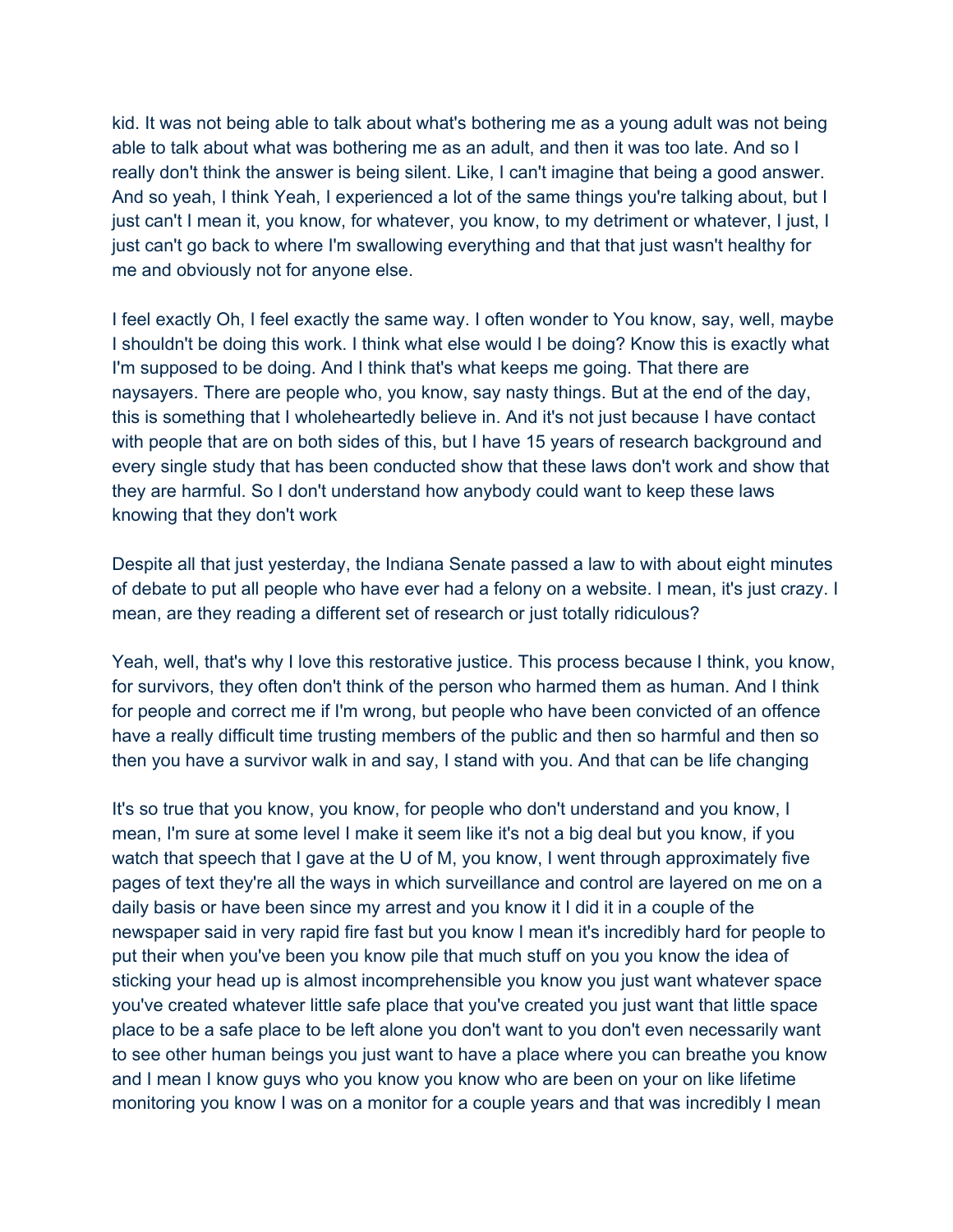just humiliating on a moment a moment to moment basis I mean there's just so many collateral consequences that I just you know I you know, anyone standing by it was like the end of you know, I mean, it's just almost incomprehensible at least it for me.

Sure I've had many of the men in these groups asked me that, what my, what's my angle? What am I trying to get out of this? Because they don't trust the fact that I'm here simply because I want all of us to heal. So it takes some time sometimes to get some of the participants on board because they're fearful. And they have every right to be.

Yeah, I mean, it's, you know, I mean, if you get kicked every single day, it's really hard to trust anyone. And I don't know if you know, I don't know if I totally trust people. As much as I just know that, you know, the way I was living wasn't going to work in it. And it led me only to bad things. So, you know, I had no desire to be in in that place. And so I think a lot of people are surprised that I'm as optimistic and cheerful as I am. Most of the time, and I think a lot of it's just because it's just the rest of it's not worth it. And it's not like I'm living the life of a rich and famous person or something. I'm just, you know, I just, I just got to the point where I was tired of living in a place where I was always miserable.

Yeah, that resonates a lot. And I find, you know, all the social media following that we have amassed, that wouldn't have happened a few years ago. So I'm equally as optimistic that things are starting to change, if only because we have this camaraderie that we've built. And, and that's a really powerful thing too.

Yeah, I mean, just a couple years ago, you know, people wouldn't even publish you know, I'd write things for people that are supposedly in the business of second chances who have platforms and you know, a lot of them would just straight out deny me or just, you know, they'd be like, super friendly to me, but they say we can't really get that close you know, right. And it's only been really Recently, you know, the last, you know, year and a half probably that, you know, it's really started to, to work out and I don't know, I mean, part of that might have been my fault too. I don't I don't know, you know, I mean, but, you know, it did seem like it does seem like things are changing, you know, and I don't want to make that sound like, you know, everything's, you know, flowers and candy, but it's still it's nice.

Yeah. I mean, we have a long way to go. We have a long way to go. But I see the beginnings of this happening and the fact that I being asked to come into groups and it's very promising the Ag Report that just came out it's really promising okay.

Yeah. I'm still flabbergasted that that that was that a top law enforcement officer put out that brief is just the best like i said if she had a campaign tomorrow I would be be on the trail? Absolutely. I'm not sure she would want me on the trail.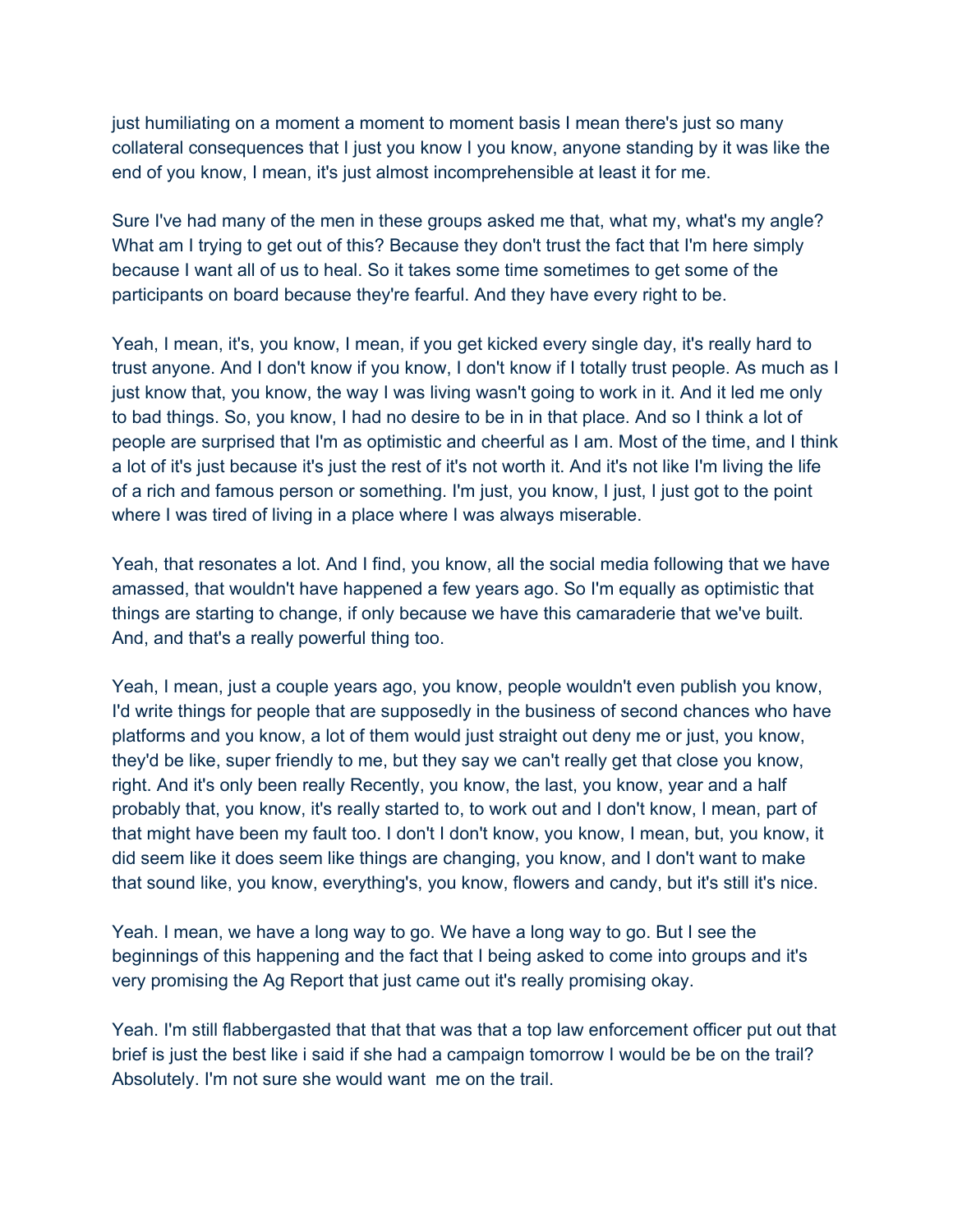so yeah. So in going through all of this, I mean, I understand you said it's been transformative. But it's also got to be me. It's got to be a wide variety of feelings. Do you? Is there any way you can kind of talk about like, how you've gotten through all of that? or?

Yeah, so it's definitely been a wide variety of feelings there. For the most part, it has been life changing and life affirming. But there are certainly people who have said things in these groups that can be very triggering. You know, the, the rape that I talked about is not my only experience with sexual harm. And so I've had men in the group say, Well, are you stupid? Are you making it up? But it gives me an opportunity to talk through the neurobiology of trauma and why why you've been victimized it's more likely that you're going to be victimized again. And and why people don't make this stuff out. There are cases where that happens. Absolutely. And that's horrendous and horrific when it does. But for the most part, being able to explain why people don't make this stuff up and what the process is like when they do disclose. And again, talking about the neurobiology of trauma, but questions like that can be very triggering. I've had to take breaks I've had to to walk out of a group before the aftermath is trying sometimes I call it the vulnerability hangover. So whether I'm giving a talk in front of a large group where I'm talking about my own experience, or I'm sitting with a group of men talking about my experience, it takes me a day or two to come back from it. And these are really emotional conversations I've sat with well I'm crying and wall a man in the group is crying and we're sitting there hugging each other and Just let into tears flow. And that can be exhausting. But I think it's worth it. And I think it's necessary.

Yeah, that's been a real struggle for me. You know, I definitely grew up telling myself for a number of reasons, not just because of the sexual abuse, but also a lot of you know, I was beaten up a lot as a kid, a lot of other stuff. And I just had this hardwired into me that showing any weakness or being emotional at all, is the worst thing you could do. And so even now, where I feel a lot more comfortable with myself, emotionally, it's still incredibly exhausting to do what should be a natural process. I realize it's dysfunctional, but I don't really always know how to get around that.

I definitely understand that. I've been told many times that I'm very stoic that I don't share or show my emotions very often. But when you're in a space that is incredibly safe, and where everybody has agreed be vulnerable and honest and authentic. It provides a space to show those emotions because, you know, nobody's judging you. And what I've found in these rooms is that we are experiencing the same emotions, whether it's shame or guilt. We all know what that feels like. It might be for different reasons, but but we can understand each other.

And will you how do you get from point A to point B? Because it sounded like you said, you know, there are some people who say some things that her you know, probably at the very least I'm thoughtful or maybe insensitive or maybe they just don't understand the you know,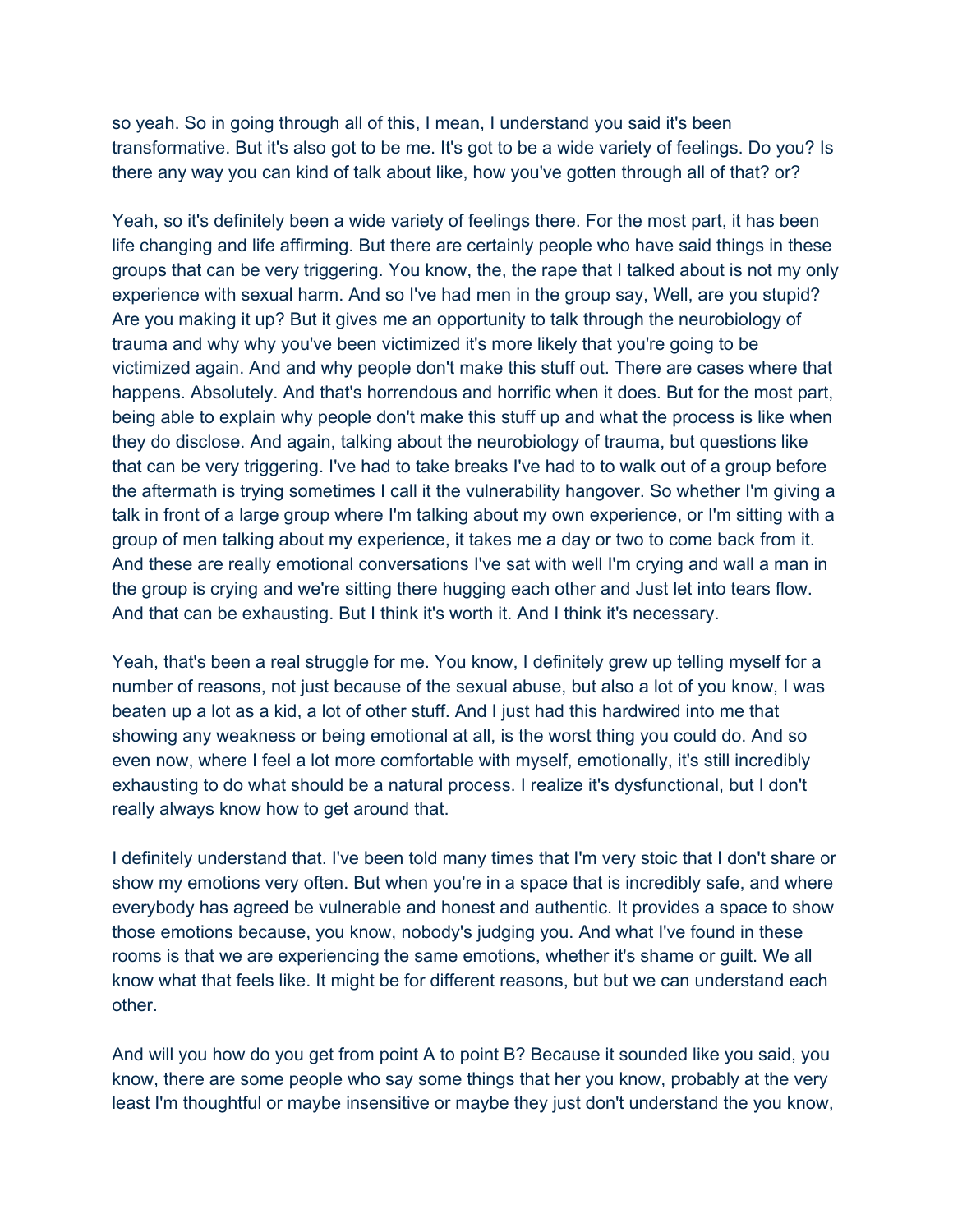how that that could happen that are triggering How do you get from that point to somewhere where everybody really does have a common understanding so I don't know that everybody will ever have with the common understand and I think when you have most of the group who gets it people who have been in Treatment for a long time who understand their own offending behavior, they sort of show that they are the model for other people in the group. I come back to many of these groups on a pretty regular basis every six months. And so I've built a rapport with a lot of these men, there are still men in the group that might never get it and that's okay. Right. We all have different risk factors. We all come from different places we all have different belief systems and some people are not ready to make that change when they're ready I will still be there and so I just I give my attention to the people who are ready and willing to receive it and they give that same respect right back to me and so they serve as a model some of these other men what has been I guess when you have these these groups?

What what's usually the Some of the more challenging things that you're what are the pain points?

Yeah, so all of my experiences have been contact offences, the one that I'm most open about was a violent rape that happened when I was 16. And oftentimes you will find people in these groups who have not committed a contact offence. Maybe they've used child pornography or something like that. And it's a real pain point for them to be sitting in this room thinking why should I even be sitting here? What I did is nothing. There's no comparison between what happened to you and what I did. And so I think there's some there, there's some issues there.

But I think what's really powerful about that is when somebody comes back two months later and says, I've been thinking about what you said, and if the children in any of those images experienced half of the harm that you experienced, I'll never look at another image of child pornography for as long as I live. And that's a pretty powerful thing, but

When you first come into a room, and individuals are not really sure what to make of you, and their offenses don't match what happened to you, they think that there's no common ground that can be found. And so breaking that barrier can be tough.

And you said earlier that you talk sometimes with women who have had sexual offenses is that is the process. Have you noticed differences and how the process works or how you have to approach things?

Yeah, so I've only done one group of women and they were the they did not want me to come, it took months to convince them to let me come to the group. And I think that is because there were more women in that group who were open as survivors and I think that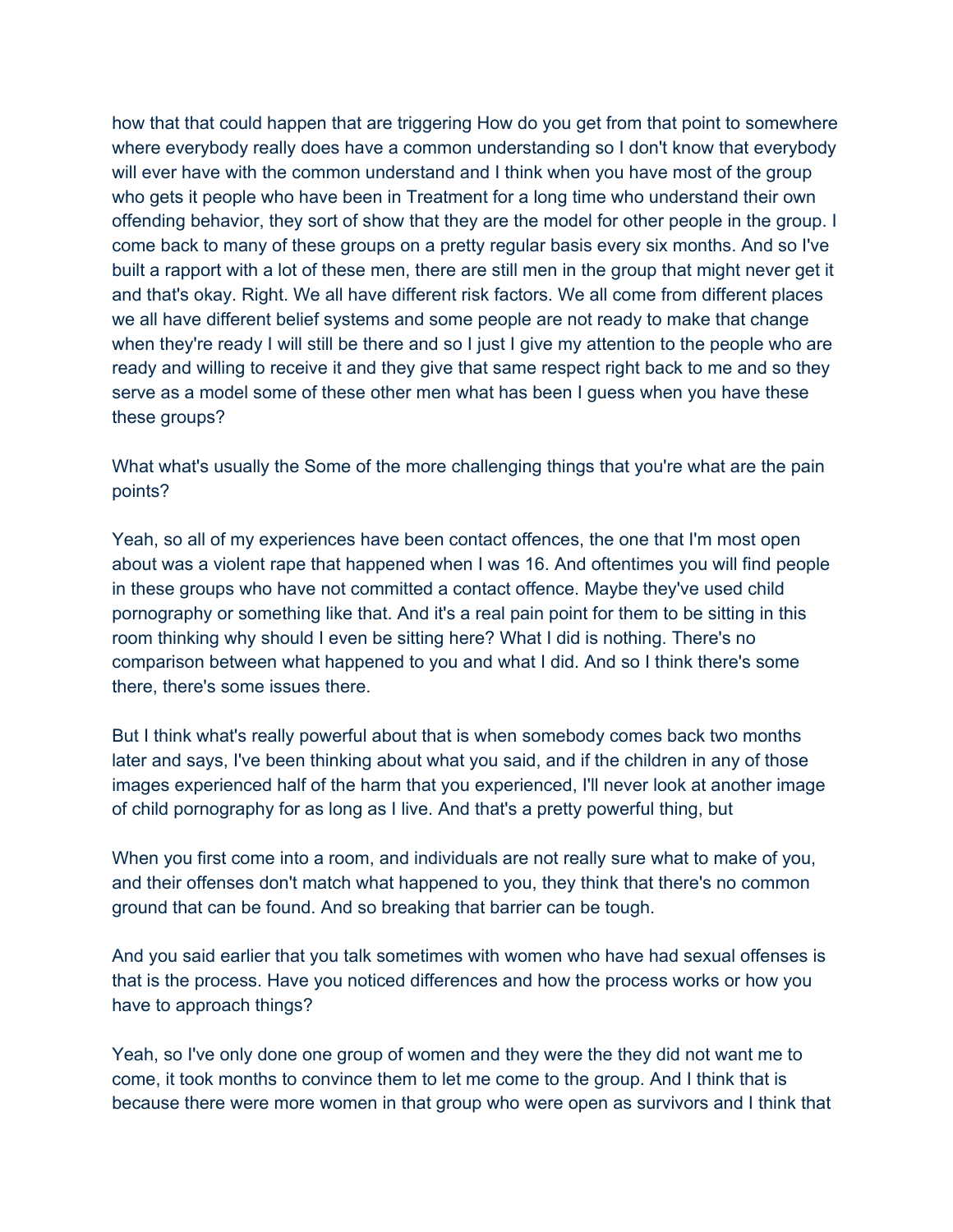they were afraid that I was going to just see right through their the tough exterior that they were trying to hold on to, which is exactly what happened when I got in there anyway. And so I think there were some real concerns about that. From there, and from my end, I knew that that was going to happen. That's what happens when I talk in groups with men to in fact, it's often the first time that they disclose is when I'm there, which I think is a really powerful thing.

And I wonder what you think about that why you think man who had not previously disclosed and treatment would do so when I was there?

That's an interesting question. You know, I mean, I've been in treatment groups, for those who don't know, when you're in prison, at least where I was at and you're going through the therapy, it's usually a group of, you know, between 13 and 15 people. I think that's pretty consistent. I don't know if that's true where you're at.

## Yeah.

And so you definitely have a wide range of people and a lot of them you know, will be pretty honest. And you know, some people come right in and ready to talk about it and other people don't, and some people won't ever come to grips with that. You know, I mean, like, I'm not saying that everybody who goes to prison is guilty. I do think most people who go to prison are guilty of some of the things that they were associated with. Maybe not all of them, maybe not, you know, maybe not, maybe not even, you know, a large amount, but probably something that they were charged with. Maybe that's fair, maybe it's not. But it seemed like it worked out that in the groups that I was in that that was generally the case and that most people would come around. And there's also I think, this secondary problem, which is that a lot of times you have your kind of social universe connected to the idea that you're not going to admit guilt at any level. So for instance, you've told a family that you're, you know, that you're just innocent, you know, straight up innocent and so if you were ever to admit it, that would put at risk all of your connections. And so I don't think denial is always an attempt to not take accountability as much as a survival strategy, if that makes sense.

## Sure.

But I don't really know why. I mean, maybe it's because, you know, I guess a couple of theories. The first one is, I think for me, if I'd been in a room and you'd been there and telling your story, the parts of your story that were similar to my story would make it very hard for me not to be touched or open. Now, I don't know about people who, you know, I kind of have a suspicion although I know that a lot of people disagree with this, that there was a lot of people who end up regardless of the type of criminal background that trauma foregrounded that somehow absolutely, Bruce and I think Bruce Western talks about how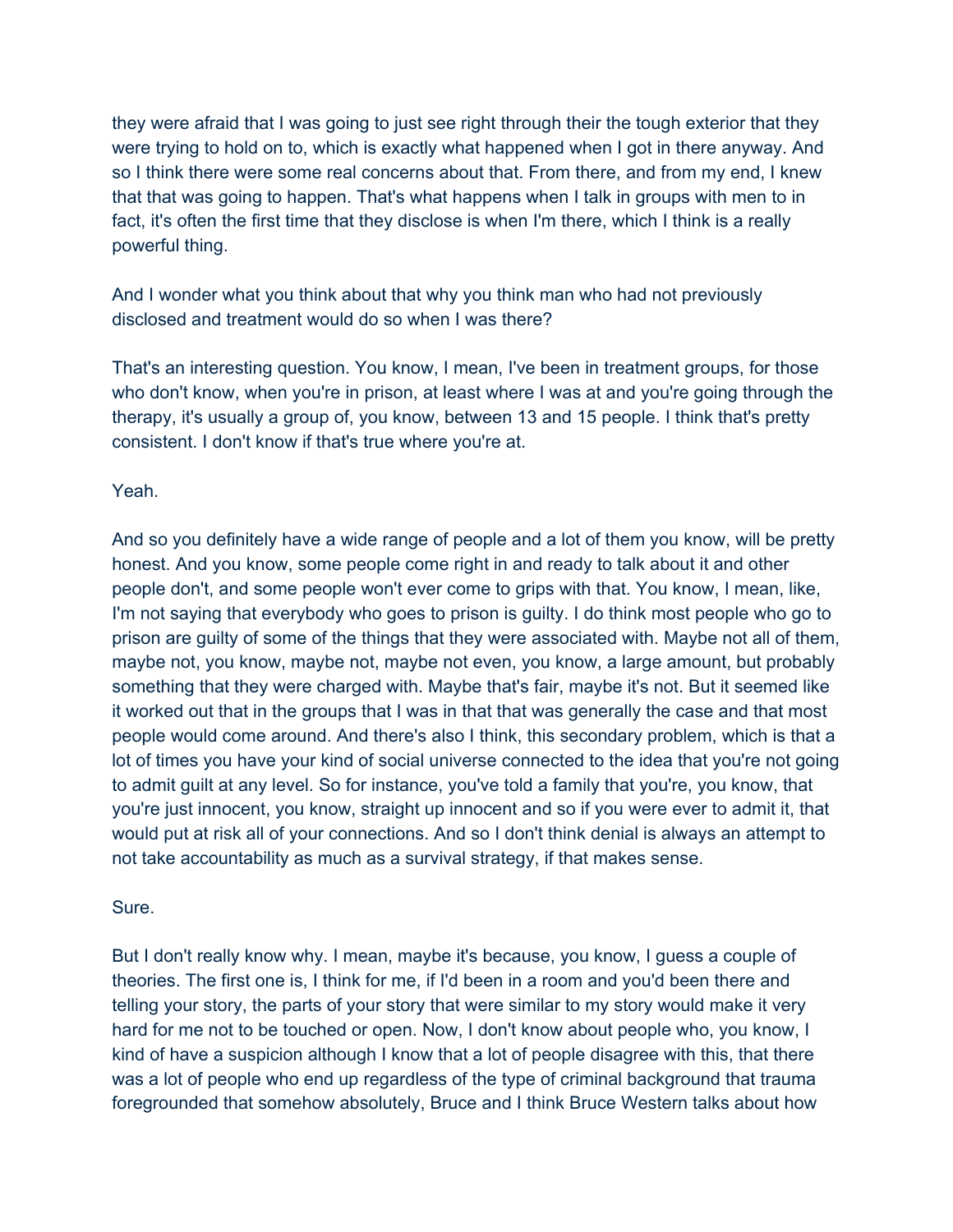most people who commit violence were also both the witness and a victim of violence at some point in their life. And so I think that there's some kind of thing that when someone is really being honest in a way that you weren't prepared for about something that you is deeply true for you to that it's probably easier to connect, if that makes sense.

Makes perfect sense. I don't know what to do think.

Yeah, I mean, that's the sense that I get that when, when you say something that resonates with somebody, especially in such a vulnerable way that common humanity comes out, right? You see yourself in somebody else, you can't hide that. And the fact of the matter is, is that most of us are survivors of something. So it's easy to connect on that level when you've created the safe space to do so. And so I make sure you know, the starts at the start of these groups. The first thing I say is like, I'm here to learn from you. In the same way, I hope you learn from me, there's no anger, there's no judgment I'm I'm not here to judge you. It doesn't even matter what you've done or why you're here. What matters is that we can connect and I think that starts to put people at ease. And even if the first time I come to a group, they're not fully invested. second or third time they're listening. So how do you think the you know, I mean, it seems like, you know, we're a country full of people who in some way, shape or form at least if you mean I think it's, you know, like when I was I probably knew very small percentage of people that when I got to know them didn't have some, you know, terrible thing that happened to them in their past. And if that is really what the nation is made up about, do you think that that has something to do with the insistence that there's a difference that you know, to constantly construct this difference between us and them in terms of people who've committed offences and people who at least have it you see, hey, yeah, so I think it is much easier to believe this us versus them. paradigm that is To recognize that people that you love and including yourself, are capable of harm. So it's much easier to point the finger at somebody else and say, Well, you did this terrible thing you deserve to rot in prison, I could never do something like that. It's easier to keep up that persona than it is to actually look at yourself and realize that you are capable of that, that every one of us is capable of it.

And I think some of that is is shown in the doubling that happens in the sense that, you know, it seems like the people who really enjoy heaping punishment on people who've committed offences of some kind seem not to catch that they're doing exactly what they're saying is absolutely, and I think as long as that narrative remains, we're not going to see much change in these really draconian punishments that we have.

It's very easy to look at the, you know the cases of Jacob Wetterling and Polly klass and Megan Kanka, Jessica Lunsford. see monsters. But if you think that those are the only people who commit sex offenses, then you're sorely disappointed when you find out the truth. And so if you could just think of everybody, as the type of people who everybody who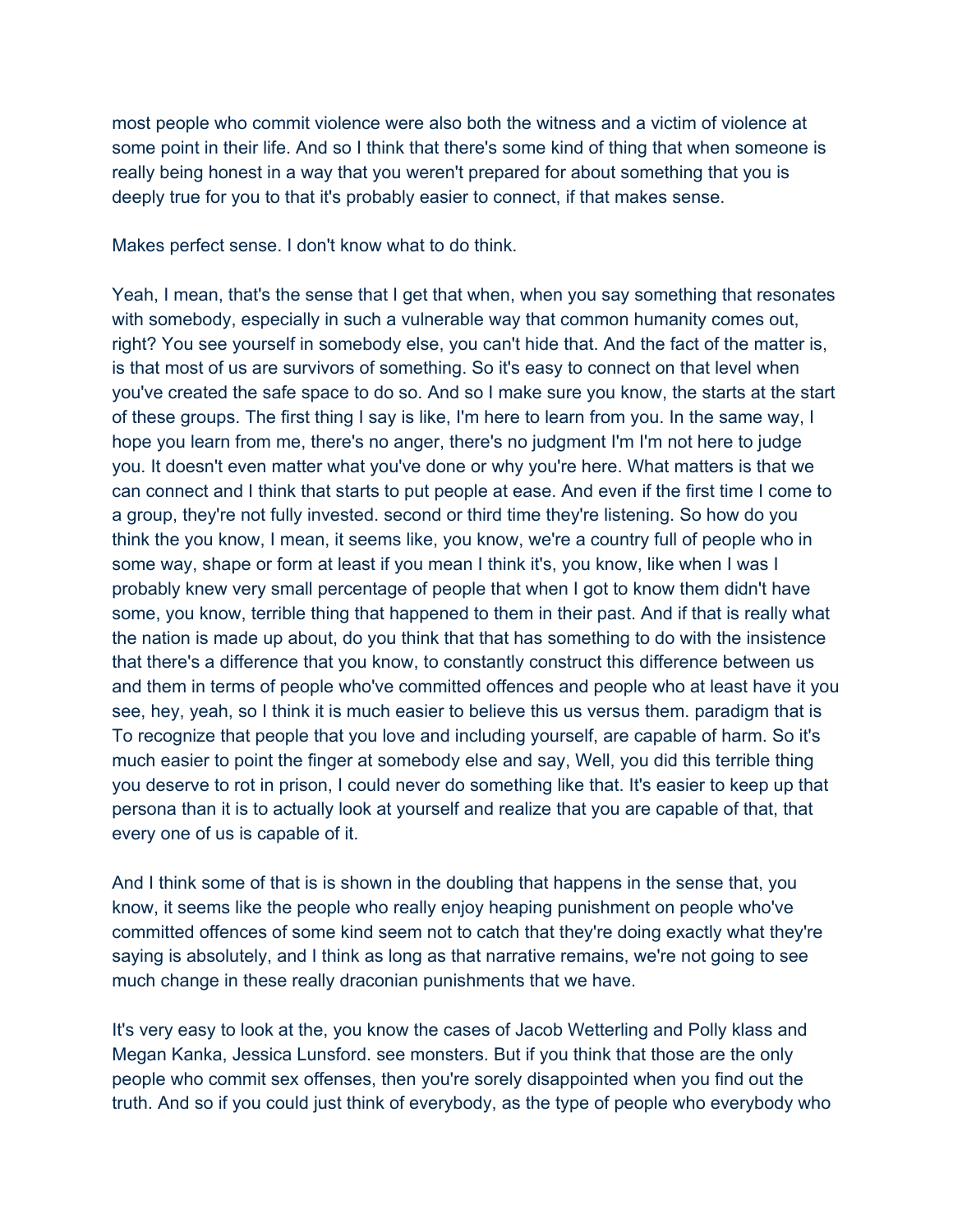commit sex offenses as that type of a vendor, then you can absolve yourself of any guilt you might have for anything that you've ever done.

Well, I think this is where we get to one of the tough questions around this to what about the people who are that kind of offender, whatever that means, you know, you know, what is what do we do with that situation? Because, you know, I think in my work, I work very hard to try to come up with systems and ideas that treat everybody with humanity. Right?

Yeah, I agree. I agree with you. I think that there are there's a small fraction of people, a very small fraction of people who committed very, very heinous offenses, they do not play well with others. And they probably do not belong in the public. But that doesn't mean we don't treat them with humanity. I don't know what that necessarily looks like, but it's certainly not 2.3 million people incarcerated, right? It's a very small number of people that don't play well with others. And I think you can hold that prison is traumatic and we want to decarceration and at the same time, there are some people who just do not belong in the public and they will tell you that they don't belong in the public, you can incapacitate them in ways that are still humane.

Yeah, sometimes the, you know, we make all of our rules based on the tough cases.

Right. And I think sometimes the reasons our response then is to say, Well, if we just don't treat everyone like the tough cases, but sometimes we forget that you

know, when those tough cases are probably that way for A lot of terrible reasons and while they and sometimes it's not sometimes it's a in a kind of psycho magical problem, I think, I don't know.

And it's odd to me that we, you know, then, if it is an innate psychological problem, it's odd to me that we somehow blame people for being if it's genetics or psychology you know, why are wrong You know, I understand why we maybe don't, they can't like as you say, play well with others, but you know, that's not really their fault. I know that's crazy to say, and I'm not saying that, you know, I want to, you know, then go into the playground with someone who says that they don't play well with others, but at the same time, I think brutalizing them for something that's really beyond their control is a weird, really weird and kind of disturbing response.

Absolutely. You know, my first job actually, I was still in my undergraduate degree and I didn't internship with the county probation office works with juveniles with mental health disorders. They were incarcerated, and I would read their case files. And these are young kids 11, 12, 13, 14 years old. But I'd read their case files and you'd look back over their history. And they were already coming to the attention of authorities when they were four, and five, and six and seven, and we did nothing. Now they're 13, 14, 15 and they commit a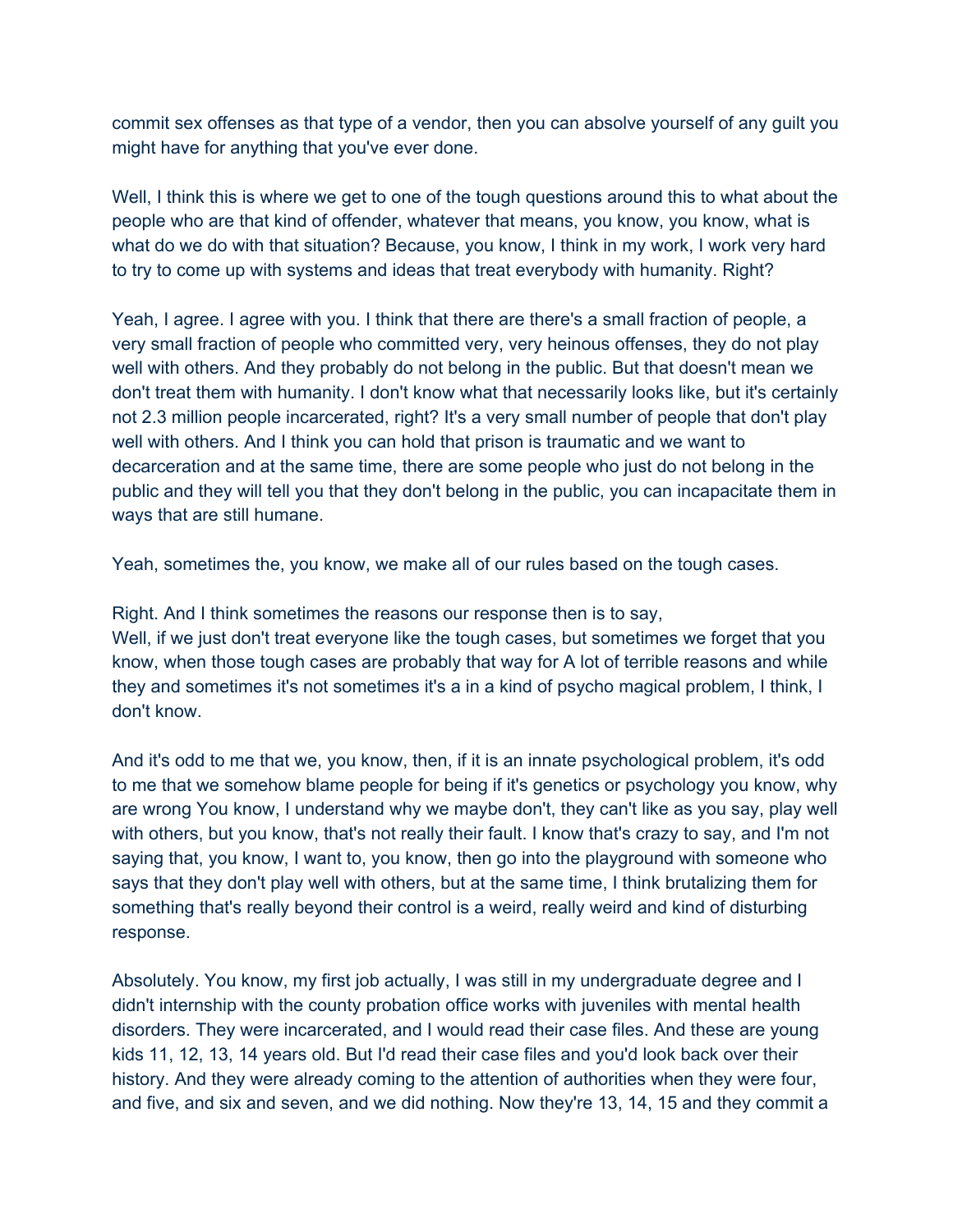violent offense and all of a sudden we blame them. But it was very clear all of those years prior that something was going on. And I think that's the case for some of these offenders who really don't play well with others that are high risk that will continue to offend. If you look at their past. There's something there people don't wake up one day and go search out to harm and murder a child. Right? Those are the kinds of cases and it's about 3% Of all cases, no matter what institution that you look at, it's about 3%, look at their pasts. And I think we we we don't take the time to that we don't necessarily have the resources for that because we're putting them all into these reactionary policies that don't work in the first place. So if we work towards prevention and early intervention, I think we would see a big change.

Well, you've done a lot of research on registry. So I think we both would pretty quickly agree that, you know, there's it's hard to even conceive of what they do that's positive, you know, it's like if you were going to develop a system, it's the most possible counterproductive system you could if you wanted to help in any way, shape or form, bring people back in a way that would sure that they're safer or less of a risk to society? Would we agree on that, or 100%? So the question then becomes what you know, I mean, I think and I think I've had this discussion with policymakers. Before What? What is the answer? You know, what? If that's not the answer? What is the answer? I think you don't have to have a great answer to this.

Now, my answer is to abolish the registry. The registry does not work. There is nothing positive about it at all. It does nothing for people who have caused harm. It does nothing for family members. It does nothing for people who have been harmed, it only causes more harm. And there's absolutely no reason to have a public registry like we have that goes for residents restrictions as well. There's nothing there's no evidence that shows that they're effective in any way, they just cause more harm. And if you think about what it is that survivors need, what the research shows is that we need a voice we need some control over the process that happens after we disclose. We need some acknowledgement that what happened to us was wrong and that it's not going to happen again. There is nothing about our policy. That does any of that. So we can say all day long that we stand with survivors, our policies don't show that if we stood with survivors, we would have prevention efforts in place, we would have money to pay for counseling that they needed to pay for medical services if they needed them. And that would be long term, but instead saying that somehow we care for survivors by making the lives of people who have caused harm tremendously difficult. And these are typically people that the survivors know right, then we're talking out of both sides of our mouth, I say abolish the registry,

And is there anything else we could do that might you know, in terms of prevention or in terms of education or in terms of, you know, better services when people are younger that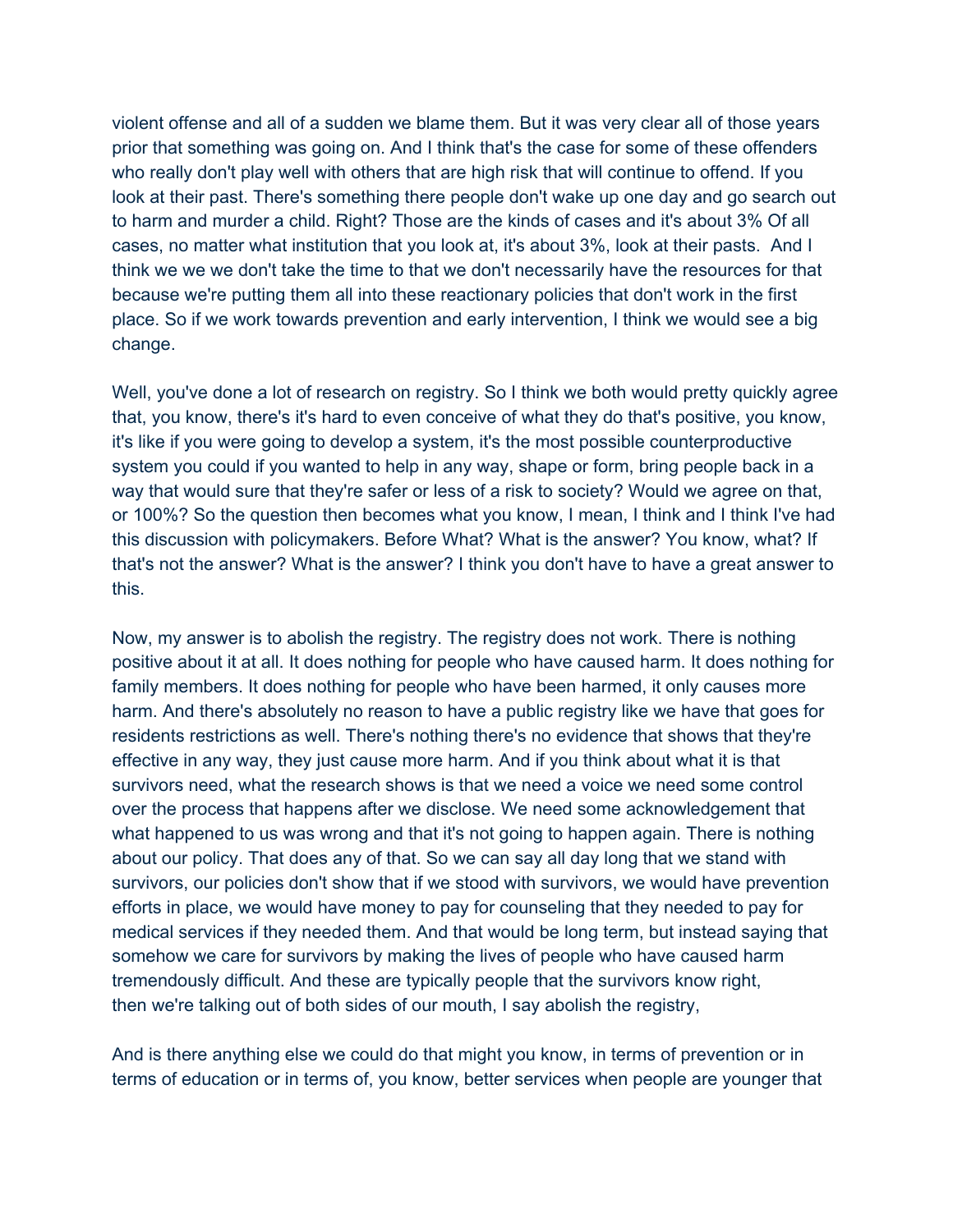might deal with some of the problems that were you know, that the society faces in terms of sexual abuse?

Yeah, I think comprehensive sex education that begins very, very early. would be tremendously helpful, I think anonymous hotlines for people to call into if they fear that they are at risk of offending, if somebody has a sexual attraction to two children, somewhere where they can go and talk to somebody about that none of those services exist in any pragmatic way. And I think that if they did, people would seek out those services. If there was no stigma attached to it, they would seek out those services to get the help they needed before they offended in the first place. I think better comprehensive mental health care both for people who have been harmed and for people who are at risk of harm would be a really positive step. But all of that that's all prevention, right? All of all of the money that we're spending in reaction if we took that and put it in prevention, like I said, comprehensive sex education, consent education with young people. I mean, I'm teaching 18 year olds, they have no idea what affirmative consent is. So I think a lot of times people engage in behaviors that are harmful, and they don't even realize they're causing harm, because they've never been taught that they're harmful in the first place. And then we blame them when some kind of harm happens. So I think it all comes down to education and awareness and the acknowledgement that we're not going to stop all offending from happening. But we can stop a lot of it if we just reach out a hand to people who may be struggling

Well, before I ask my last question for you, do you have any last questions for me?

No, I don't think so. I think this was a really engaging and fruitful conversation. I enjoyed it a lot.

All right. Well, my last question, it's always the same. I always go back to my old my old habits. My last question is, what did I miss? What should I have asked that I didn't.

I guess the only thing is how these these vicarious restorative justice sessions work what they look like, I think I asked you earlier, what would you envision a person is like this looking like and and I had wondered if it was different in your head from what I actually do during the process?

Oh, yeah. I guess for me, it's, you know, kind of like what I was saying happened in prison where we were 15 people. And we all sat around and we had to, well, the problem with it is we were forced in a sense to talk but, you know, it's still was very productive. I don't know if that's similar, but I guess the other you know, in a less kind of forced and, you know, I there were things I didn't like about the, the program that they work I didn't think that, you know,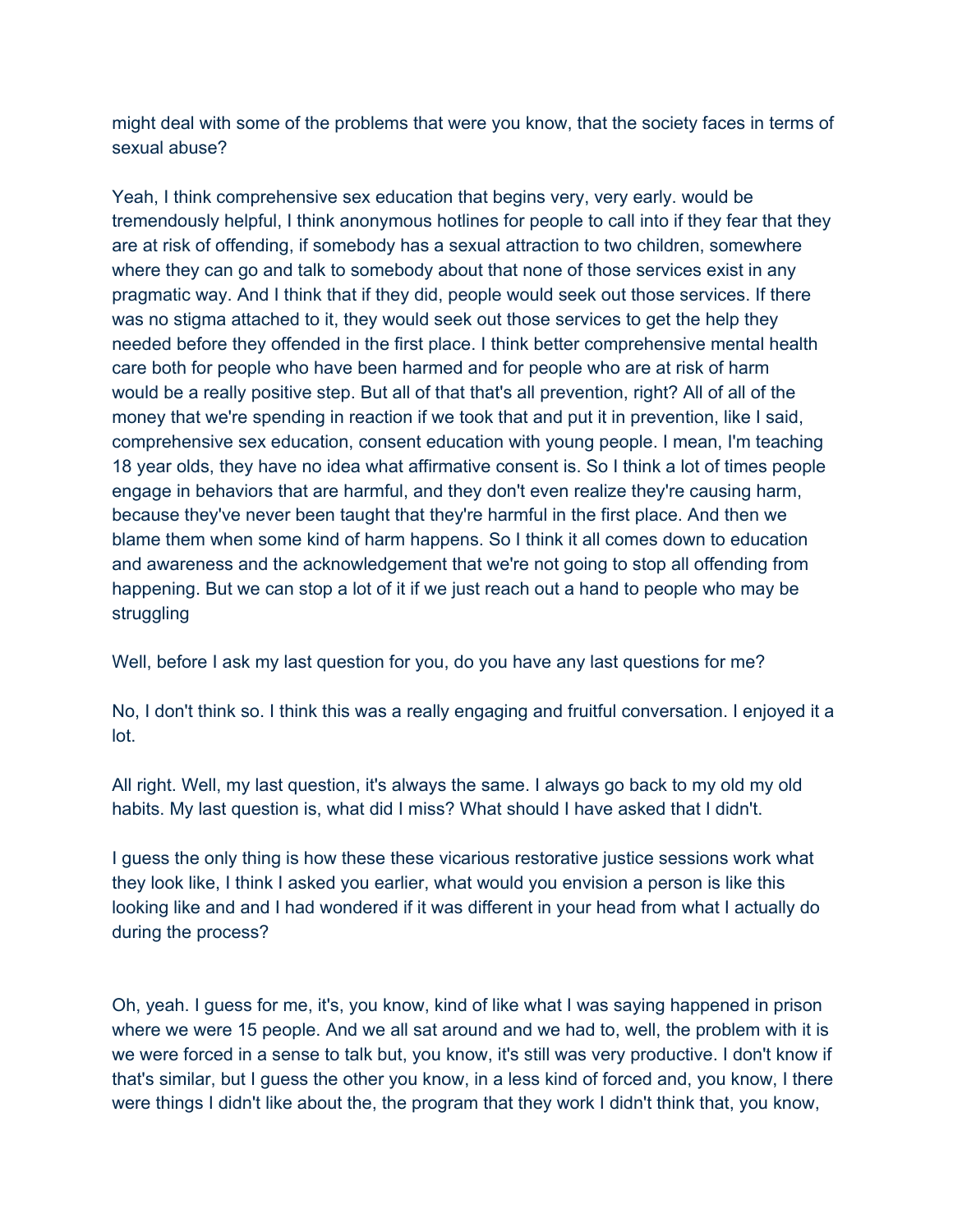their goal in a sense was for all of us to kind of like get into the shame Olympics in a sense, which I think shame based models are generally very counterproductive, But I imagine the circle and everybody sharing might be similar as that somewhere

Yeah, so the circle is similar. We work in a very, very trauma informed way, not in a shame based way at all. And the first session is usually we go around in a circle and share whatever it is we choose to share. But then I come back and usually engage in a role playing exercise with one of the men in the group and where I use my experiences as a survivor, but use the information from their police report to sort of play the victim in their case. And then the rest of the group acts as a sounding board to hold the person accountable when they went in. Or if they say things that might come across as victim blaming in any way we role play what it might be like to, to actually offer an authentic apology to the person that was harmed and and so that's a little different than just going around in the circle and talking which is also really, really profound. In fact, I think for the men who have participated in that part of the process that has been the most challenging, but also the most rewarding for them is talking to me as if I was the person that was harmed in the case. And I said, just one more question. I will ask just one more, you know, if you had one, you know, if you can boil this all down to kind of one thing that you hope everybody takes away from this discussion, you know, that be all of us are capable of being harmed all of us are capable of causing harm. The only way that we are going to end sexual victimization for everybody is if we connect with one another. I honestly believe I wholeheartedly believe that healing from sexual violence requires connection. And I think that that connection comes from places that you don't necessarily think that they would come from and for me that has been men and women who have committed sexual offenses. And so I stand with, this work and I stand by that connection.

Well, thank you so much for the work that you do and for taking the time to talk to me. I'm glad we could do it in kind of a different format than my usual I really enjoyed this.

Thank you for having me.

Yeah, talk to you soon. Bye.

Bye

bye.

And now my take. That was a tough discussion to have, but also a good one to have. I think it is important to continue to confront the uncomfortable truths about myself, and also be willing to do the hard work to get to the bottom of what caused me to make the mistakes I made in my life. I also think that it's critical to find alternatives to a criminal justice system